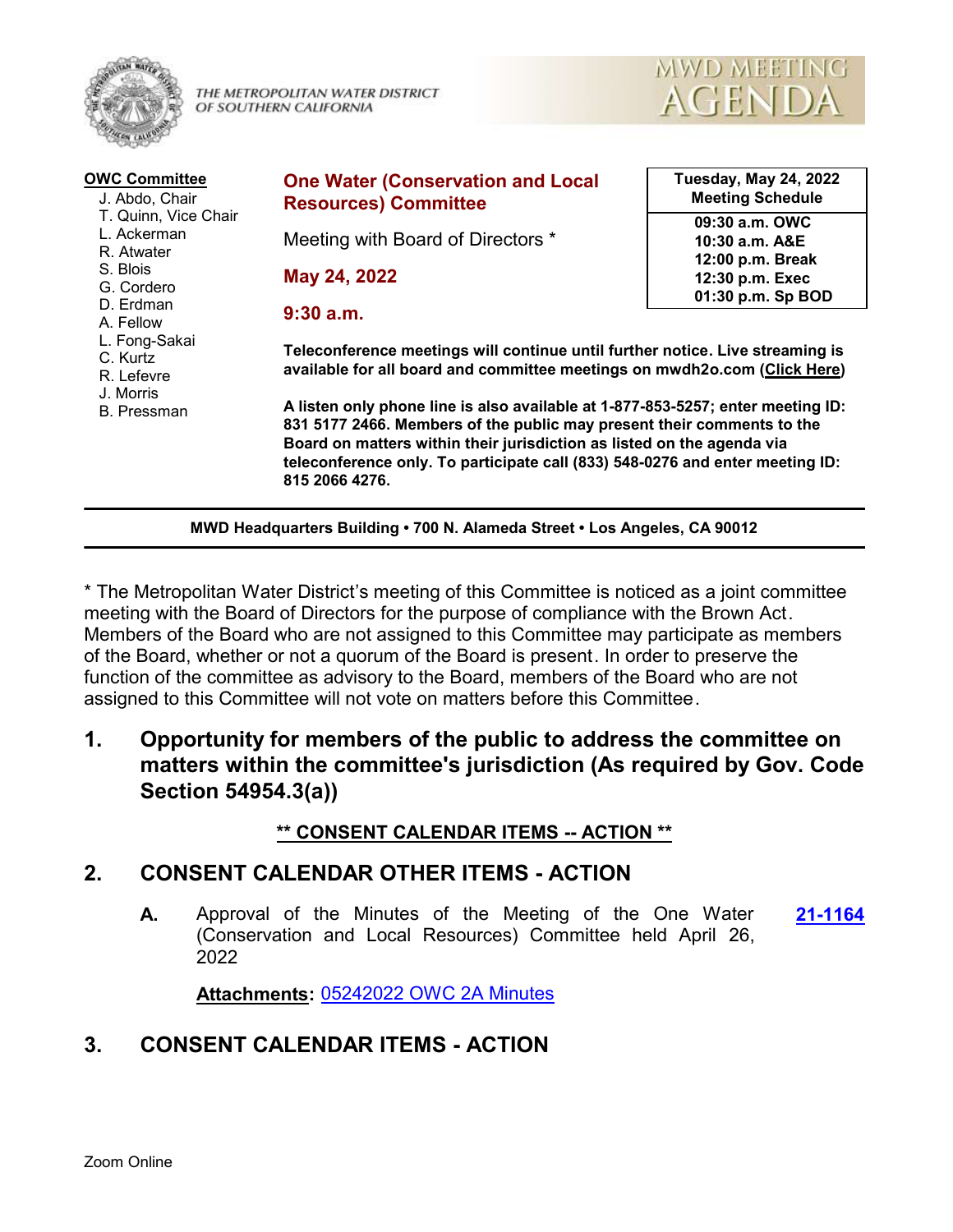**7-1** Authorize agreement with Electric & Gas Industries Association to **[21-1210](http://mwdh2o.legistar.com/gateway.aspx?m=l&id=/matter.aspx?key=2302)** administer Metropolitan's Consumer Incentive Programs; the General Manager has determined that the proposed action is exempt or otherwise not subject to CEQA

[05242022 OWC 7-1 B-L](http://mwdh2o.legistar.com/gateway.aspx?M=F&ID=3b64dd04-ed87-4685-8a42-5bd702b32441.pdf) **Attachments:** [05242022 OWC 7-1 Presentation](http://mwdh2o.legistar.com/gateway.aspx?M=F&ID=b350b8a5-0fc1-49ac-8044-976c46c5cc57.pdf)

#### **\*\* END OF CONSENT CALENDAR ITEMS \*\***

### **4. OTHER BOARD ITEMS - ACTION**

NONE

# **5. BOARD INFORMATION ITEMS**

NONE

# **6. COMMITTEE ITEMS**

| <b>Attachments: 05242022 OWC 6a Presentation</b><br>b.<br>Oral Discussion on One Water Concepts and Application to<br>Metropolitan<br><b>Attachments: 05242022 OWC 6b Presentation</b><br>7.<br><b>MANAGEMENT REPORTS</b><br>Water Resource Management Manager's Report<br>а.<br><b>FOLLOW-UP ITEMS</b><br>8.<br><b>NONE</b> |  | <b>Update on Conservation Programs</b><br>a. |  | 21-1160 |
|------------------------------------------------------------------------------------------------------------------------------------------------------------------------------------------------------------------------------------------------------------------------------------------------------------------------------|--|----------------------------------------------|--|---------|
|                                                                                                                                                                                                                                                                                                                              |  |                                              |  |         |
|                                                                                                                                                                                                                                                                                                                              |  |                                              |  | 21-1161 |
|                                                                                                                                                                                                                                                                                                                              |  |                                              |  |         |
|                                                                                                                                                                                                                                                                                                                              |  |                                              |  |         |
|                                                                                                                                                                                                                                                                                                                              |  |                                              |  | 21-1163 |
|                                                                                                                                                                                                                                                                                                                              |  |                                              |  |         |
|                                                                                                                                                                                                                                                                                                                              |  |                                              |  |         |

# **9. FUTURE AGENDA ITEMS**

**10. ADJOURNMENT**